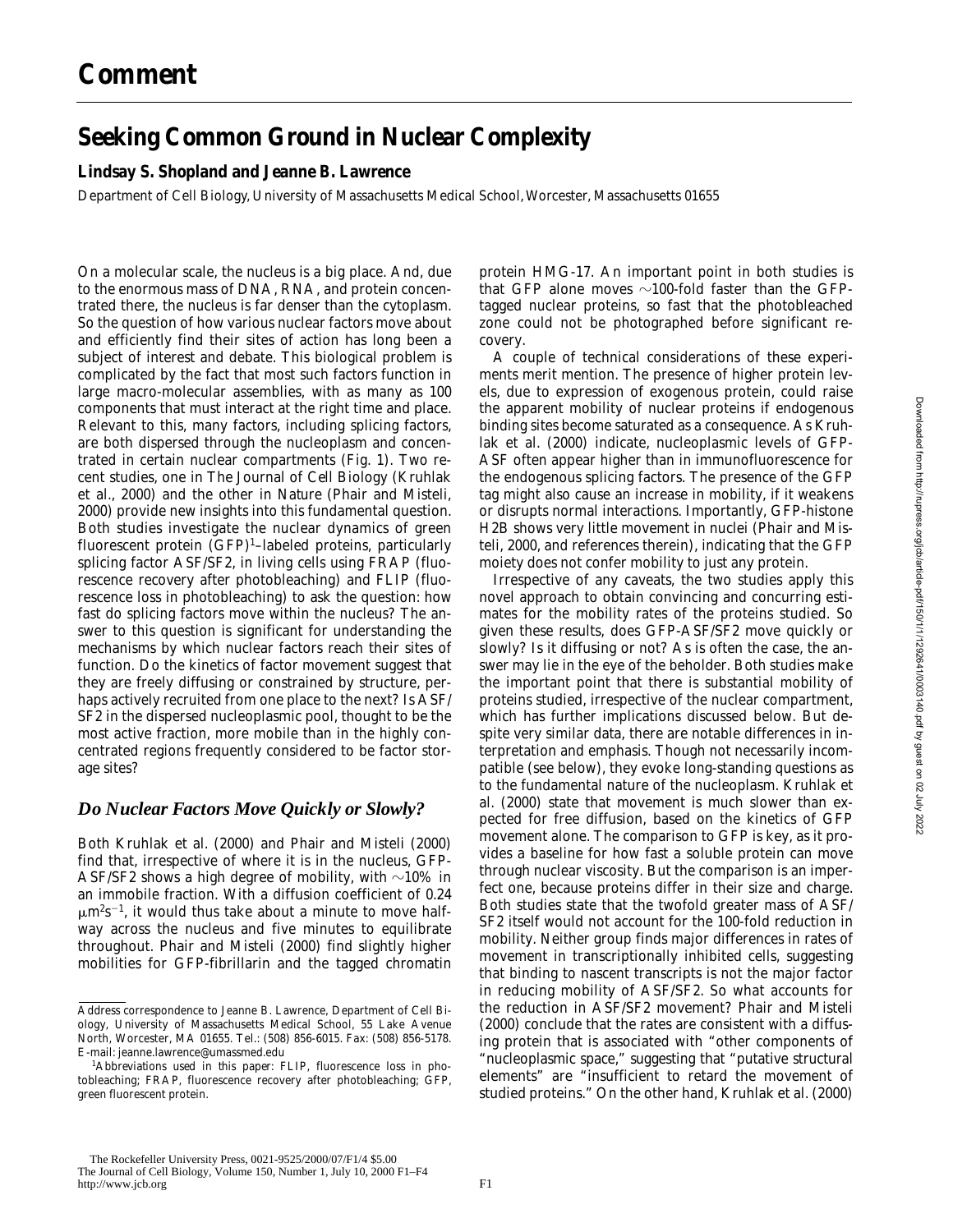

*Figure 1.* Most splicing factors distribute at lower levels through the nucleoplasm and concentrate in  $\sim$ 20–40 distinct domains, forming a characteristic speckled pattern. Shown is a human fibroblast stained with anti-SC-35, a spliceosome assembly factor (Yeakley et al., 1999, and references therein).

suggest that reduced movement of ASF/SF2 supports its "frequent but transient association with relatively immobile binding sites." In their discussion they go further to suggest that this is evidence of an association with a nonchromatin, insoluble nuclear matrix or karyoskeleton.

#### *Is ASF/SF2 Associated with a Nuclear Matrix?*

Given the often polarized views on the existence of a nuclear matrix, the interpretation by Kruhlak et al. (2000) will likely be a controversial one. Rather than polarize this subject further by emphasizing potential differences in interpretation, we offer a perspective that might identify a common ground. There is a great deal of evidence supporting the existence of insoluble, non-chromatin structural elements in the nucleus, and some components of this broadly defined nuclear matrix have indeed been identified (for example, see Blencowe et al., 1994; Cordes et al., 1993). This is not to say that the existence of a system of long cytoskeletal-like filaments has been proven in vivo and biochemically characterized. To our understanding, this definition of nuclear matrix as long homopolymer filaments is more narrow and demanding than that conveyed in most papers by leading investigators in this area. Rather, morphological evidence of short core filaments, resolvable by electron microscopy, has been presented in the context of a subcomponent of much more heterogeneous fibrillogranular material of the nuclear matrix (for reviews, see Fey et al., 1991; Stein and Berezney, 1996). Thus, the nuclear matrix can be conceived of as a dense meshwork of large macromolecular complexes that may include not only diverse proteins but RNAs as well, such as the non-coding XIST RNA involved in X inactivation.

How does this relate to the interpretations and implications of the recent papers from Hendzel's and Misteli's labs? At some point the large macromolecular complexes with which ASF/SF2 interacts may associate with each other or other components of the transcription/processing/ transport machinery to form loose assemblies of complexes so large that they essentially become insoluble matrix structures. Consistent with this concept, members of the SR family of splicing factors, including ASF/SF2, are known to interact in a phosphorylation-dependent manner in vivo (Yeakley et al., 1999, and references therein). Many, though not necessarily all, of the components in this lattice-like matrix could be in flux, but the matrix itself might be relatively immobile. Such a model helps to explain an apparent paradox concerning the distribution of splicing factors. Both papers show that the ASF/SF2 concentrated in splicing factor domains (the more prominent speckles) moves at a rate similar to the more dispersed molecules in the rest of the nucleoplasm. But as is evident in Kruhlak's Figure 1 and in previous work (Misteli et al., 1997), most domains in a cell are relatively immobile. Thus, while factors within nuclear compartments may be in flux, the compartment itself is not. This contributes to the Kruhlak et al. (2000) interpretation that ASF/SF2 associates with structure.

It has been reported that clusters of factors can move vectorially from a larger domain, where it has been suggested they are stored, to a gene which was just induced (Misteli et al., 1997). Such observations might suggest an active and directed transport of splicing factors, possibly involving movement along a structure. However, results in these two papers report that splicing factor movement in general is neither energy dependent nor affected by phosphorylation, even though the latter has been shown to affect their overall distribution (Misteli and Spector, 1996; Yeakley et al., 1999). Kruhlak et al. (2000) attempt to study the movement of these tiny subdomains, but conclude that movement of such clusters is limited and not likely to be the major way in which factors find their targets. Since factors are sufficiently mobile to reach their targets by a stochastic and non-directed process, there may be no need for them to move along any kind of structure. But as Kruhlak et al. (2000) suggest, rather than diffusing freely, the movement of splicing factors may be constrained by frequent transient interactions with structure, which could still be important to their assembly and/or function.

Phair and Misteli (2000) discuss that diffusion of splicing factors may fit with other evidence for (pre)-mRNA within the nucleus. However, studies of (pre)-mRNA distribution illustrate the point that random dispersal and structural constraint are not mutually exclusive alternatives. Again, there is room for common ground. RNA distributions can vary with the type of RNA and even reflect different states of the same mRNA within a cell. There is evidence that some mRNAs randomly disperse (e.g., Singh et al., 1999), whereas others appear structurally constrained (Fig. 2, B and C; Lawrence et al., 1989; Lampel et al., 1997), and still others seem structurally constrained at some steps and more dispersed at others (Fig. 2 A; Xing et al., 1995). Using fluorescence correlation spectroscopy, Politz et al. (1998) found evidence that most nuclear poly A RNA moves at a rate close to diffusion, but that a significant component moves much more slowly, suggesting it may be tethered to nuclear structure. These different observations are not contradictory, but rather reflect complex biological realities. Since FRAP analysis provides only an average for the population (discussed in Politz, 1998), it remains to be determined if there are also different subpopulations of ASF.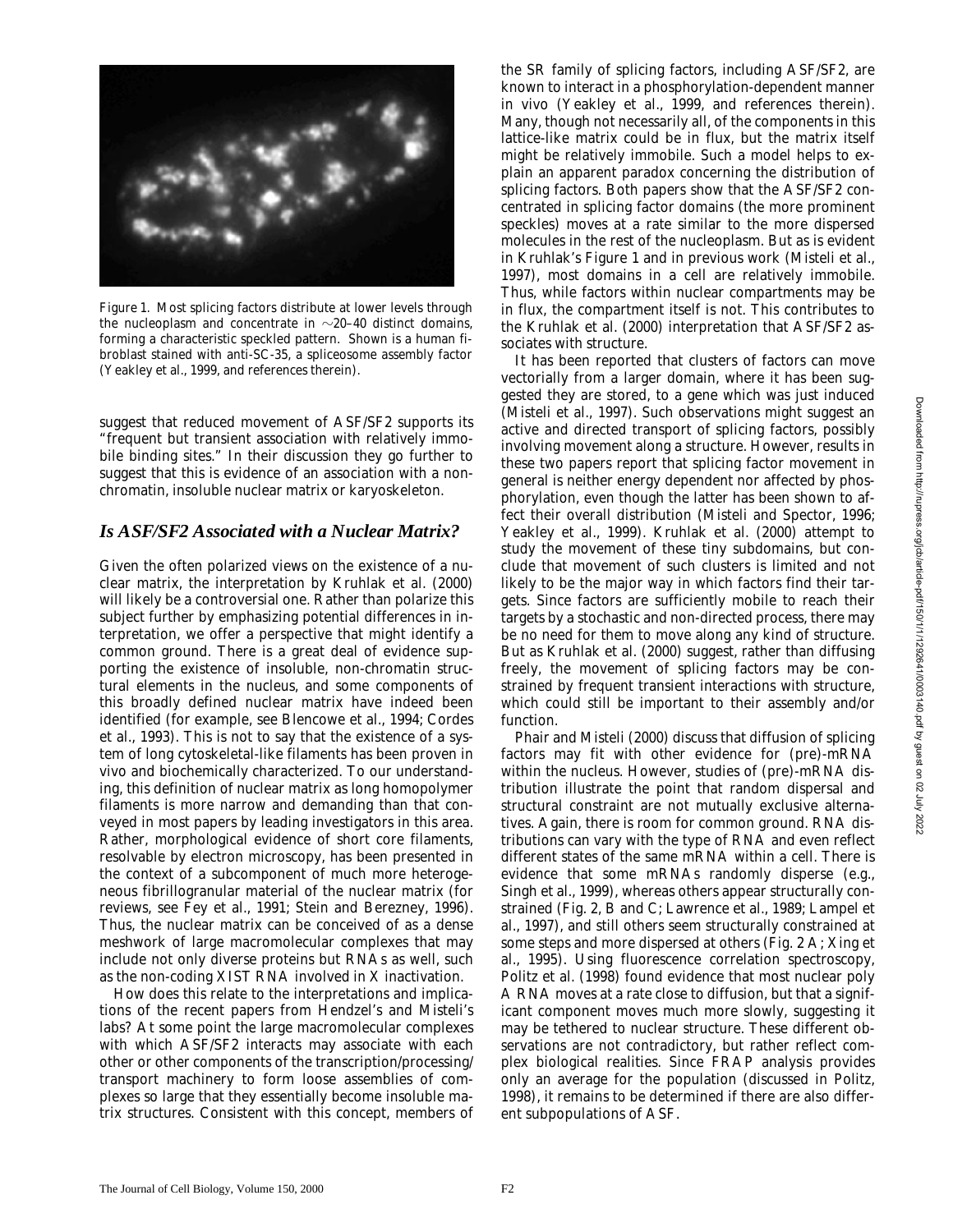

*Figure 2.* Reflecting real differences in the complex biology, distributions of different nuclear RNAs vary from dispersed to highly localized, or a combination of the two. (A) COL1A1 RNA shows two very localized accumulations in a diploid fibroblast nucleus as well as low level dispersed signal, likely representing individual transcripts. Other work has show that the localized accumulations are posttranscriptional transcripts emanating to one side of the gene, hence we refer to them as tracks (Smith et al., 1999, and references therein; Johnson et al., 2000). (B and C) In human lymphoma cells, RNA expressed from integrated Epstein Barr Virus produces a highly elongated curvilinear track, with no detectable evidence of free diffusion in the rest of the nucleoplasm. Tracks are apparent in many paraformaldehyde fixed cells (B), but become more elongated in nuclei swollen with hypotonic solution (C). Two-color analysis shows the gene (green) is consistently at one end of the much longer RNA track (red), as previously suggested (Lawrence et al., 1989) and recently shown (Melcak et al., 2000).

# *Do Splicing Factor Domains Behave as Stable Nuclear Structures?*

If splicing factors exist in complexes of complexes of many different factors, at what point can one reasonably conclude that they are associated with a structure rather than macromolecular complexes diffusing in interchromosomal space? As many have suggested before us, a reasonable point of reference is when non-chromatin factors are no longer soluble or readily released from the nucleus. Because of the legitimate concern that salt extraction of unfixed cells could precipitate artifacts, a number of experiments reported years ago were designed to address those concerns for studies of the nuclear matrix in general (for example, Nickerson et al., 1997; Jackson and Cook, 1985). Since splicing factor rich domains and nuclear RNAs are easily visualized by fluorescence microscopy, their association with structure has been shown by a straightforward observation that gets too little attention: many RNA metabolic factors, as well as nuclear RNAs, are highly resistant to extensive detergent extraction (for example, see Carter et al., 1993, and references therein; Misteli and Spector, 1996). In contrast, cytoplasmic mRNAs (and many proteins) are much more fragile. Future FRAP studies might do well to include some analysis of simple solubility by this approach. We have found that even 18 h after detergent extraction, splicing factor rich domains in unfixed cells are still very much intact, even when the nucleus itself can become quite disrupted. Recent preliminary observations show that most factors do not just diffuse away when unfixed mammalian nuclei are mechanically disrupted (Shopland, L.S., and J.B. Lawrence, unpublished observations). Thus, the important finding of ASF/SF2's mobility in these domains does not negate the view that these comprise structures, consistent with earlier observations that these regions correspond to structures termed interchromatin granule clusters seen by electron microscopy (Fakan and Puvion, 1980).

A telling comparison is HM6-17 or fibrillarin, both of which show high mobility but are clearly known to be associated with structures.

# *How Do Splicing Factor Distributions Relate to Gene Expression?*

The findings of Kruhlak et al., (2000) and Phair and Misteli (2000) leave open the question of why these factors form 20–40 distinctly higher-concentration domains, and how this might relate to their function. They find the vast majority of factors recover at similar average rates in both the concentrated domains and in the more dispersed nucleoplasmic pool. In our view, this observation is not easily reconciled with the idea that splicing factor rich domains contain a higher proportion of inactive factors, which are then directly recruited to distant sites of function randomly dispersed through the nucleoplasm. It is our perspective that an understanding of why and where these domains form cannot be answered without a detailed understanding of how nuclear metabolism of specific genes and RNAs is spatially arranged. Domains rich in splicing factors and poly A RNA are not randomly arranged but show a three-dimensional topography that is consistent for a given cell-type and related to the organization of the genome (Carter et al., 1993, and references therein). The high turnover of factors in domains shown by these authors fits the idea that factors within domains are in dynamic use, perhaps in rapid reassembly of complexes closely associated with expression of one or more highly active, complex genes (Smith et al., 1999; Johnson et al., 2000). The lower nucleoplasmic levels of factors may be sufficient for genes whose transcription does not outpace splicing (Smith et al., 1999), whereas concentrating factors in domains may serve to maximize expression of more demanding genes. This should not be construed to suggest that these distributions simply reflect the accumulation of dispersed factors on nascent pre-mRNAs of highly active genes. More consistent with earlier ultrastructural observations (Fakan and Puvion, 1980), detailed